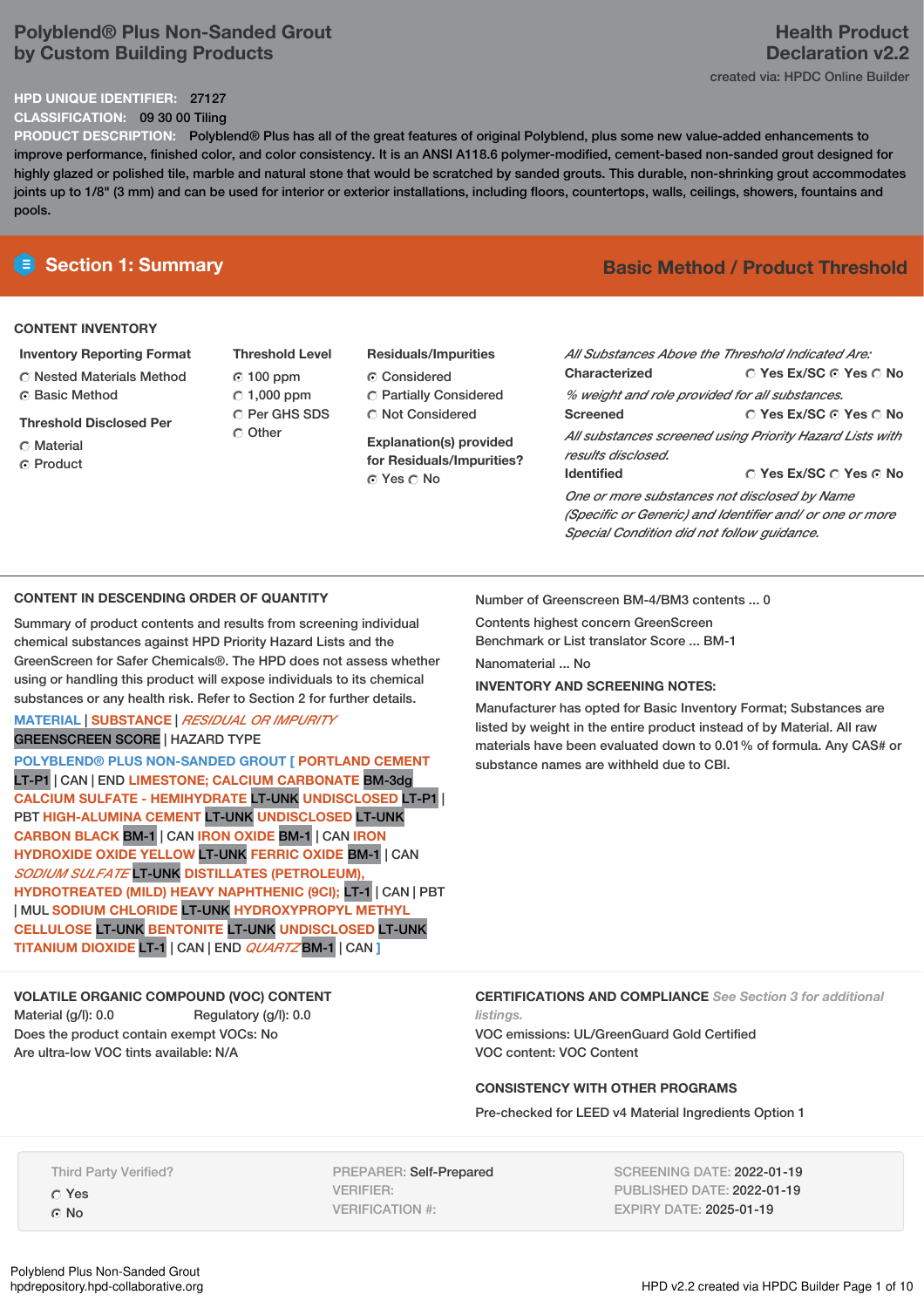This section lists contents in a product based on specific threshold(s) and reports detailed health information including hazards. This HPD uses the *inventory method indicated above, which is one of three possible methods:*

*Basic Inventory method with Product-level threshold.*

**POLYBLEND® PLUS NON-SANDED GROUT**

- *Nested Material Inventory method with Product-level threshold*
- *Nested Material Inventory method with individual Material-level thresholds*

Definitions and requirements for the three inventory methods and requirements for each data field can be found in the HPD Open Standard version *2.2, available on the HPDC website at: [www.hpd-collaborative.org/hpd-2-2-standard](https://www.hpd-collaborative.org/hpd-2-2-standard)*

# PRODUCT THRESHOLD: 100 ppm RESIDUALS AND IMPURITIES CONSIDERED: Yes RESIDUALS AND IMPURITIES NOTES: Residuals and impurities have been considered and disclosed from available information. Outside chemical analysis has not been performed. OTHER PRODUCT NOTES: **PORTLAND CEMENT** ID: **65997-15-1** HAZARD SCREENING METHOD: **Pharos Chemical and Materials Library** HAZARD SCREENING DATE: **2022-01-19 13:06:29** %: **40.0000 - 50.0000** GS: **LT-P1** RC: **None** NANO: **No** SUBSTANCE ROLE: **Binder** HAZARD TYPE AGENCY AND LIST TITLES WARNINGS CAN CAN MAK MAK Carcinogen Group 3B - Evidence of carcinogenic effects but not sufficient for classification END TEDX - Potential Endocrine Disruptors Potential Endocrine Disruptor SUBSTANCE NOTES: Ranges given due to batch to batch variability. **LIMESTONE; CALCIUM CARBONATE** ID: **1317-65-3** HAZARD SCREENING METHOD: **Pharos Chemical and Materials Library** HAZARD SCREENING DATE: **2022-01-19 13:06:30** %: **40.0000 - 50.0000** GS: **BM-3dg** RC: **None** NANO: **No** SUBSTANCE ROLE: **Filler** HAZARD TYPE AGENCY AND LIST TITLES WARNINGS None found Now arrings found on HPD Priority Hazard Lists **No warnings found on HPD Priority Hazard Lists** SUBSTANCE NOTES: Ranges given due to batch to batch variability. **CALCIUM SULFATE - HEMIHYDRATE** ID: **10034-76-1** HAZARD SCREENING METHOD: **Pharos Chemical and Materials Library** HAZARD SCREENING DATE: **2022-01-19 13:06:30** %: **0.7500 - 1.5000** GS: **LT-UNK** RC: **None** NANO: **No** SUBSTANCE ROLE: **Binder** HAZARD TYPE AGENCY AND LIST TITLES WARNINGS None found Now the Trustees of the November 2012 of No warnings found on HPD Priority Hazard Lists SUBSTANCE NOTES: Ranges given due to batch to batch variability.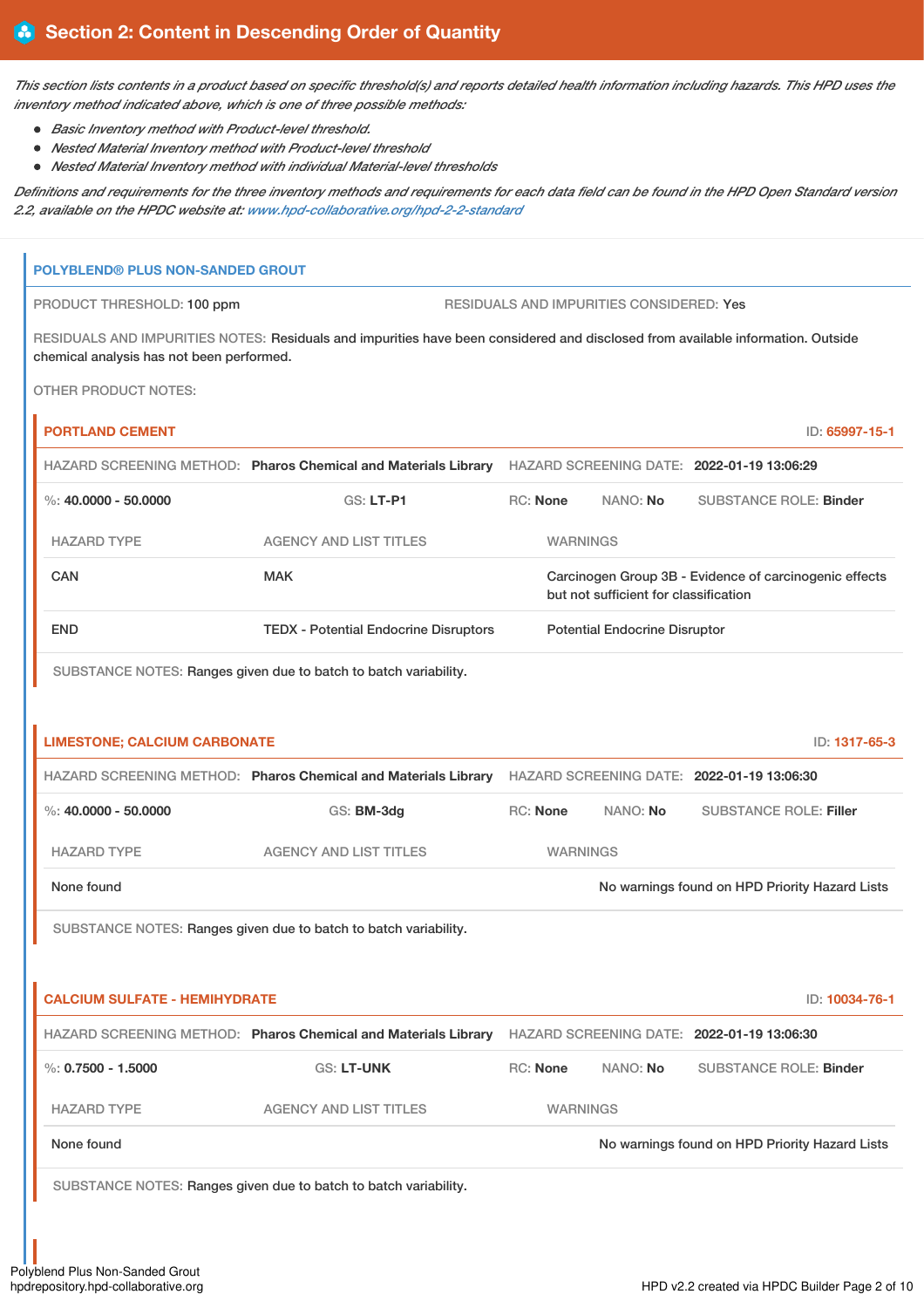| <b>UNDISCLOSED</b>         |                                                                  | ID: Undisclosed                                                                                           |
|----------------------------|------------------------------------------------------------------|-----------------------------------------------------------------------------------------------------------|
|                            |                                                                  | HAZARD SCREENING METHOD: Pharos Chemical and Materials Library HAZARD SCREENING DATE: 2022-01-19 13:06:30 |
| $\%$ : 0.3000 - 0.5000     | GS: LT-P1                                                        | RC: None NANO: No SUBSTANCE ROLE: Viscosity modifier                                                      |
| <b>HAZARD TYPE</b>         | <b>AGENCY AND LIST TITLES</b>                                    | <b>WARNINGS</b>                                                                                           |
| <b>PBT</b>                 | <b>EC - CEPA DSL</b>                                             | Persistent, Bioaccumulative and inherently Toxic<br>(PBiTH) to humans                                     |
|                            | SUBSTANCE NOTES: Ranges given due to batch to batch variability. |                                                                                                           |
| <b>HIGH-ALUMINA CEMENT</b> |                                                                  | ID: 65997-16-2                                                                                            |
|                            | HAZARD SCREENING METHOD: Pharos Chemical and Materials Library   | HAZARD SCREENING DATE: 2022-01-19 13:06:31                                                                |
| %: $0.0000 - 1.0000$       | <b>GS: LT-UNK</b>                                                | RC: None<br>NANO: No<br><b>SUBSTANCE ROLE: Binder</b>                                                     |
| <b>HAZARD TYPE</b>         | <b>AGENCY AND LIST TITLES</b>                                    | <b>WARNINGS</b>                                                                                           |
| None found                 |                                                                  | No warnings found on HPD Priority Hazard Lists                                                            |
|                            | SUBSTANCE NOTES: Ranges given due to batch to batch variability. |                                                                                                           |
|                            |                                                                  |                                                                                                           |
| <b>UNDISCLOSED</b>         |                                                                  | ID: Undisclosed                                                                                           |
|                            |                                                                  | HAZARD SCREENING METHOD: Pharos Chemical and Materials Library HAZARD SCREENING DATE: 2022-01-19 13:06:31 |
| %: $0.0000 - 0.1000$       | <b>GS: LT-UNK</b>                                                | RC: None<br>NANO: No<br>SUBSTANCE ROLE: Water resistance                                                  |
| <b>HAZARD TYPE</b>         | <b>AGENCY AND LIST TITLES</b>                                    | <b>WARNINGS</b>                                                                                           |
| None found                 |                                                                  | No warnings found on HPD Priority Hazard Lists                                                            |
|                            | SUBSTANCE NOTES: Ranges given due to batch to batch variability. |                                                                                                           |
|                            |                                                                  |                                                                                                           |
| <b>CARBON BLACK</b>        |                                                                  | ID: 1333-86-4                                                                                             |
|                            | HAZARD SCREENING METHOD: Pharos Chemical and Materials Library   | HAZARD SCREENING DATE: 2022-01-19 13:06:32                                                                |
| $\%$ : 0.0000 - 1.0000     | <b>GS: BM-1</b>                                                  | RC: None<br>NANO: No<br><b>SUBSTANCE ROLE: Pigment</b>                                                    |
| <b>HAZARD TYPE</b>         | <b>AGENCY AND LIST TITLES</b>                                    | <b>WARNINGS</b>                                                                                           |
| <b>CAN</b>                 | <b>US CDC - Occupational Carcinogens</b>                         | Occupational Carcinogen                                                                                   |
| <b>CAN</b>                 | <b>MAK</b>                                                       | Carcinogen Group 3B - Evidence of carcinogenic effects<br>but not sufficient for classification           |
| <b>CAN</b>                 | CA EPA - Prop 65                                                 | Carcinogen - specific to chemical form or exposure<br>route                                               |
| <b>CAN</b>                 | <b>IARC</b>                                                      | Group 2B - Possibly carcinogenic to humans - inhaled<br>from occupational sources                         |
|                            | SUBSTANCE NOTES: Ranges given due to batch to batch variability. |                                                                                                           |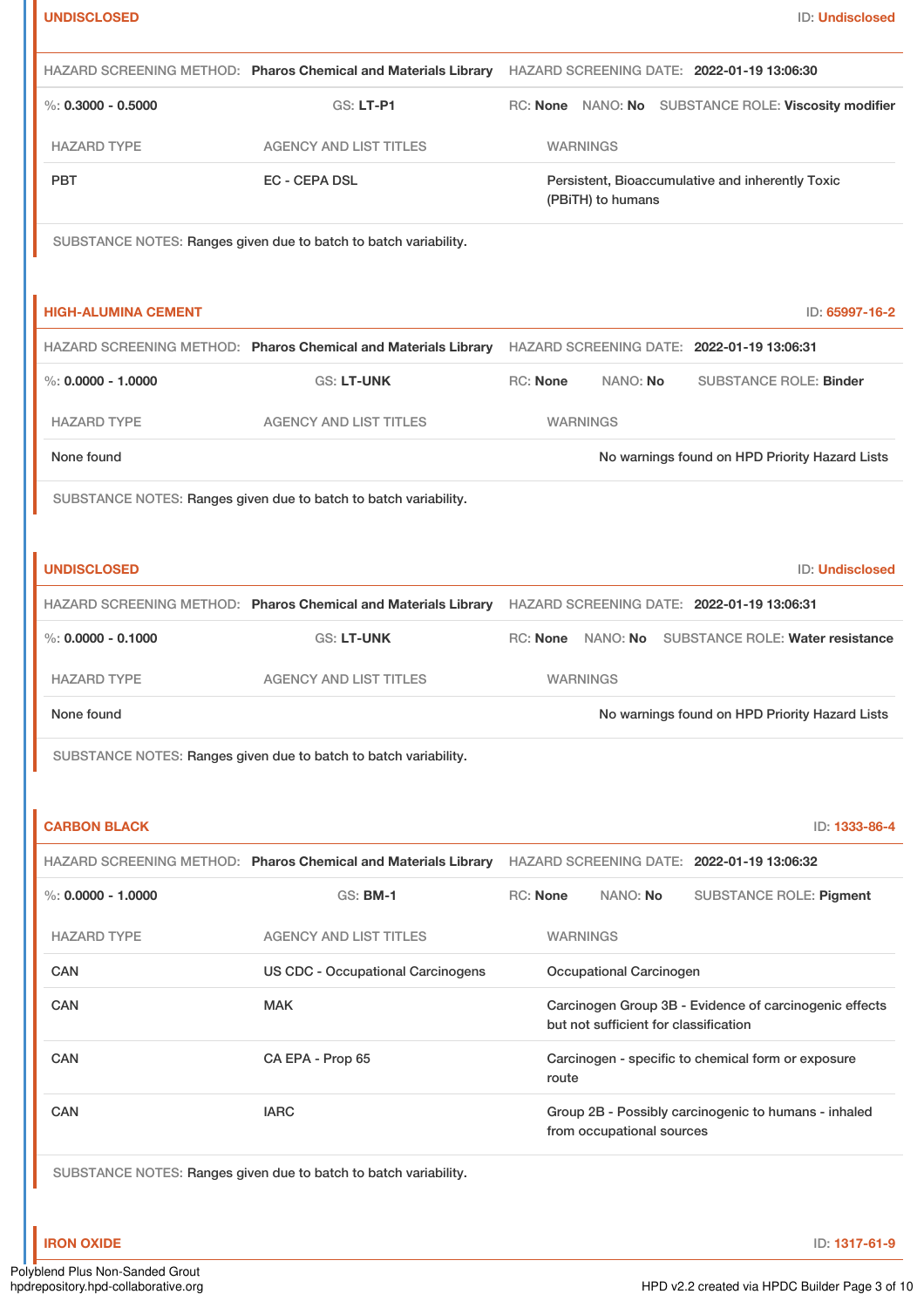|                                                                                | HAZARD SCREENING METHOD: Pharos Chemical and Materials Library HAZARD SCREENING DATE: 2022-01-19 13:06:32 |                 |                                       |                                                        |
|--------------------------------------------------------------------------------|-----------------------------------------------------------------------------------------------------------|-----------------|---------------------------------------|--------------------------------------------------------|
| $\%$ : 0.0000 - 1.0000                                                         | <b>GS: BM-1</b>                                                                                           | RC: None        | NANO: No                              | SUBSTANCE ROLE: Pigment                                |
| <b>HAZARD TYPE</b>                                                             | <b>AGENCY AND LIST TITLES</b>                                                                             | <b>WARNINGS</b> |                                       |                                                        |
| CAN                                                                            | <b>MAK</b>                                                                                                |                 | but not sufficient for classification | Carcinogen Group 3B - Evidence of carcinogenic effects |
|                                                                                | SUBSTANCE NOTES: Ranges given due to batch to batch variability.                                          |                 |                                       |                                                        |
| <b>IRON HYDROXIDE OXIDE YELLOW</b>                                             |                                                                                                           |                 |                                       | ID: 20344-49-4                                         |
|                                                                                | HAZARD SCREENING METHOD: Pharos Chemical and Materials Library HAZARD SCREENING DATE: 2022-01-19 13:06:33 |                 |                                       |                                                        |
| %: $0.0000 - 1.0000$                                                           | <b>GS: LT-UNK</b>                                                                                         | <b>RC: None</b> | NANO: No                              | <b>SUBSTANCE ROLE: Pigment</b>                         |
| <b>HAZARD TYPE</b>                                                             | <b>AGENCY AND LIST TITLES</b>                                                                             | <b>WARNINGS</b> |                                       |                                                        |
| None found                                                                     |                                                                                                           |                 |                                       | No warnings found on HPD Priority Hazard Lists         |
|                                                                                | SUBSTANCE NOTES: Ranges given due to batch to batch variability.                                          |                 |                                       |                                                        |
| <b>FERRIC OXIDE</b>                                                            |                                                                                                           |                 |                                       | ID: 1309-37-1                                          |
|                                                                                | HAZARD SCREENING METHOD: Pharos Chemical and Materials Library                                            |                 |                                       | HAZARD SCREENING DATE: 2022-01-19 13:06:33             |
| $\%$ : 0.0000 - 1.0000                                                         | <b>GS: BM-1</b>                                                                                           | <b>RC: None</b> | NANO: No                              | SUBSTANCE ROLE: Pigment                                |
| <b>HAZARD TYPE</b>                                                             | <b>AGENCY AND LIST TITLES</b>                                                                             | <b>WARNINGS</b> |                                       |                                                        |
| <b>CAN</b>                                                                     | <b>MAK</b>                                                                                                |                 | but not sufficient for classification | Carcinogen Group 3B - Evidence of carcinogenic effects |
|                                                                                | SUBSTANCE NOTES: Ranges given due to batch to batch variability.                                          |                 |                                       |                                                        |
|                                                                                |                                                                                                           |                 |                                       |                                                        |
| <b>SODIUM SULFATE</b>                                                          |                                                                                                           |                 |                                       | ID: 7757-82-6                                          |
|                                                                                | HAZARD SCREENING METHOD: Pharos Chemical and Materials Library HAZARD SCREENING DATE: 2022-01-19 13:06:34 |                 |                                       |                                                        |
| %: Impurity/Residual                                                           | GS: LT-UNK                                                                                                |                 |                                       | RC: None NANO: No SUBSTANCE ROLE: Impurity/Residual    |
| <b>HAZARD TYPE</b>                                                             | <b>AGENCY AND LIST TITLES</b>                                                                             | <b>WARNINGS</b> |                                       |                                                        |
| None found                                                                     |                                                                                                           |                 |                                       | No warnings found on HPD Priority Hazard Lists         |
|                                                                                | SUBSTANCE NOTES: Ranges given due to batch to batch variability.                                          |                 |                                       |                                                        |
|                                                                                |                                                                                                           |                 |                                       |                                                        |
| DISTILLATES (PETROLEUM), HYDROTREATED (MILD) HEAVY<br><b>NAPHTHENIC (9CI);</b> |                                                                                                           |                 |                                       | ID: 64742-52-5                                         |
|                                                                                | HAZARD SCREENING METHOD: Pharos Chemical and Materials Library                                            |                 |                                       | HAZARD SCREENING DATE: 2022-01-19 13:06:35             |
| %: $0.0000 - 0.1000$                                                           | <b>GS: LT-1</b>                                                                                           | <b>RC: None</b> | NANO: No                              | <b>SUBSTANCE ROLE: Defoamer</b>                        |
|                                                                                |                                                                                                           |                 |                                       |                                                        |
|                                                                                |                                                                                                           |                 |                                       |                                                        |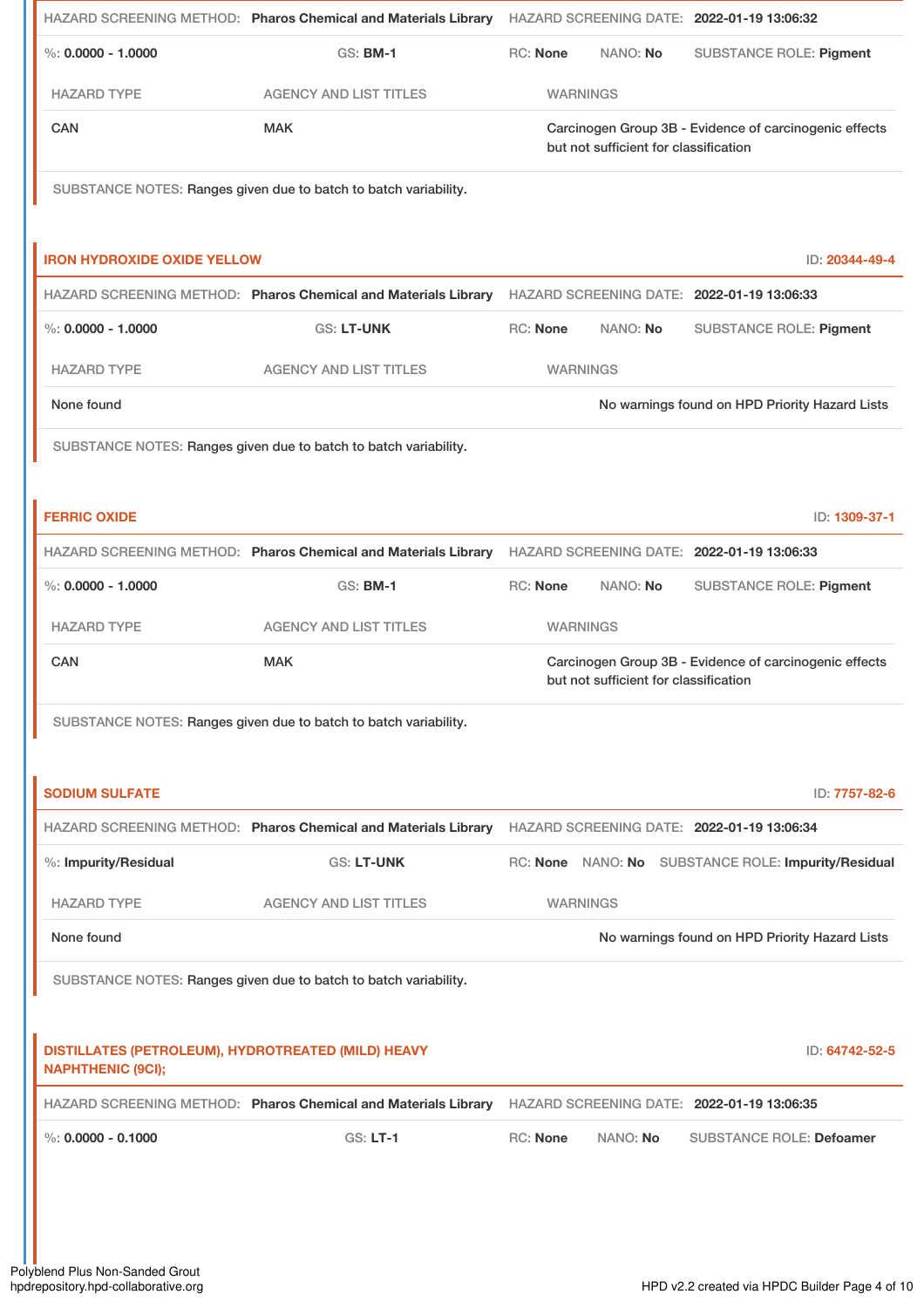| <b>HAZARD TYPE</b>                    | <b>AGENCY AND LIST TITLES</b>                                                                             |                 | <b>WARNINGS</b>    |          |                                                                                                   |                                                        |
|---------------------------------------|-----------------------------------------------------------------------------------------------------------|-----------------|--------------------|----------|---------------------------------------------------------------------------------------------------|--------------------------------------------------------|
| <b>CAN</b>                            | <b>EU - REACH Annex XVII CMRs</b>                                                                         |                 |                    |          | Carcinogen Category 2 - Substances which should be<br>regarded as if they are Carcinogenic to man |                                                        |
| <b>CAN</b>                            | <b>EU - Annex VI CMRs</b>                                                                                 |                 | on animal evidence |          | Carcinogen Category 1B - Presumed Carcinogen based                                                |                                                        |
| <b>PBT</b>                            | <b>EC - CEPA DSL</b>                                                                                      |                 | (PBiTH) to humans  |          | Persistent, Bioaccumulative and inherently Toxic                                                  |                                                        |
| <b>MUL</b>                            | <b>ChemSec - SIN List</b>                                                                                 |                 |                    |          |                                                                                                   | CMR - Carcinogen, Mutagen &/or Reproductive Toxicant   |
| <b>MUL</b>                            | German FEA - Substances Hazardous to<br><b>Waters</b>                                                     |                 |                    |          | Class 3 - Severe Hazard to Waters                                                                 |                                                        |
| <b>CAN</b>                            | <b>GHS - Australia</b>                                                                                    |                 | or $1B$ ]          |          |                                                                                                   | H350 - May cause cancer [Carcinogenicity - Category 1A |
| <b>CAN</b>                            | GHS - Japan                                                                                               | $1A$ ]          |                    |          | H350 - May cause cancer [Carcinogenicity - Category                                               |                                                        |
| CAN                                   | EU - GHS (H-Statements) Annex 6 Table 3-1                                                                 |                 | or $1B$ ]          |          |                                                                                                   | H350 - May cause cancer [Carcinogenicity - Category 1A |
|                                       | SUBSTANCE NOTES: Ranges given due to batch to batch variability.                                          |                 |                    |          |                                                                                                   |                                                        |
| <b>SODIUM CHLORIDE</b>                |                                                                                                           |                 |                    |          |                                                                                                   | ID: 7647-14-5                                          |
|                                       | HAZARD SCREENING METHOD: Pharos Chemical and Materials Library HAZARD SCREENING DATE: 2022-01-19 13:06:35 |                 |                    |          |                                                                                                   |                                                        |
| %: $0.0000 - 0.5000$                  | GS: LT-UNK                                                                                                | <b>RC: None</b> |                    | NANO: No |                                                                                                   | <b>SUBSTANCE ROLE: Accelerator</b>                     |
|                                       |                                                                                                           |                 |                    |          |                                                                                                   |                                                        |
| <b>HAZARD TYPE</b>                    | <b>AGENCY AND LIST TITLES</b>                                                                             |                 | <b>WARNINGS</b>    |          |                                                                                                   |                                                        |
| None found                            |                                                                                                           |                 |                    |          |                                                                                                   | No warnings found on HPD Priority Hazard Lists         |
|                                       | SUBSTANCE NOTES: Ranges given due to batch to batch variability.                                          |                 |                    |          |                                                                                                   |                                                        |
|                                       |                                                                                                           |                 |                    |          |                                                                                                   |                                                        |
| <b>HYDROXYPROPYL METHYL CELLULOSE</b> |                                                                                                           |                 |                    |          |                                                                                                   | ID: 9004-65-3                                          |
|                                       | HAZARD SCREENING METHOD: Pharos Chemical and Materials Library HAZARD SCREENING DATE: 2022-01-19 13:06:35 |                 |                    |          |                                                                                                   |                                                        |
| %: $0.0000 - 0.4000$                  | GS: LT-UNK                                                                                                |                 |                    |          |                                                                                                   | RC: None NANO: No SUBSTANCE ROLE: Viscosity modifier   |
| <b>HAZARD TYPE</b>                    | <b>AGENCY AND LIST TITLES</b>                                                                             |                 | <b>WARNINGS</b>    |          |                                                                                                   |                                                        |
| None found                            |                                                                                                           |                 |                    |          |                                                                                                   | No warnings found on HPD Priority Hazard Lists         |
|                                       | SUBSTANCE NOTES: Ranges given due to batch to batch variability.                                          |                 |                    |          |                                                                                                   |                                                        |
|                                       |                                                                                                           |                 |                    |          |                                                                                                   |                                                        |
| <b>BENTONITE</b>                      |                                                                                                           |                 |                    |          |                                                                                                   | ID: 1302-78-9                                          |
|                                       | HAZARD SCREENING METHOD: Pharos Chemical and Materials Library HAZARD SCREENING DATE: 2022-01-19 13:06:36 |                 |                    |          |                                                                                                   |                                                        |
| %: $0.0000 - 0.2000$                  | <b>GS: LT-UNK</b>                                                                                         |                 |                    |          |                                                                                                   | RC: None NANO: No SUBSTANCE ROLE: Viscosity modifier   |
| <b>HAZARD TYPE</b>                    | <b>AGENCY AND LIST TITLES</b>                                                                             |                 | <b>WARNINGS</b>    |          |                                                                                                   |                                                        |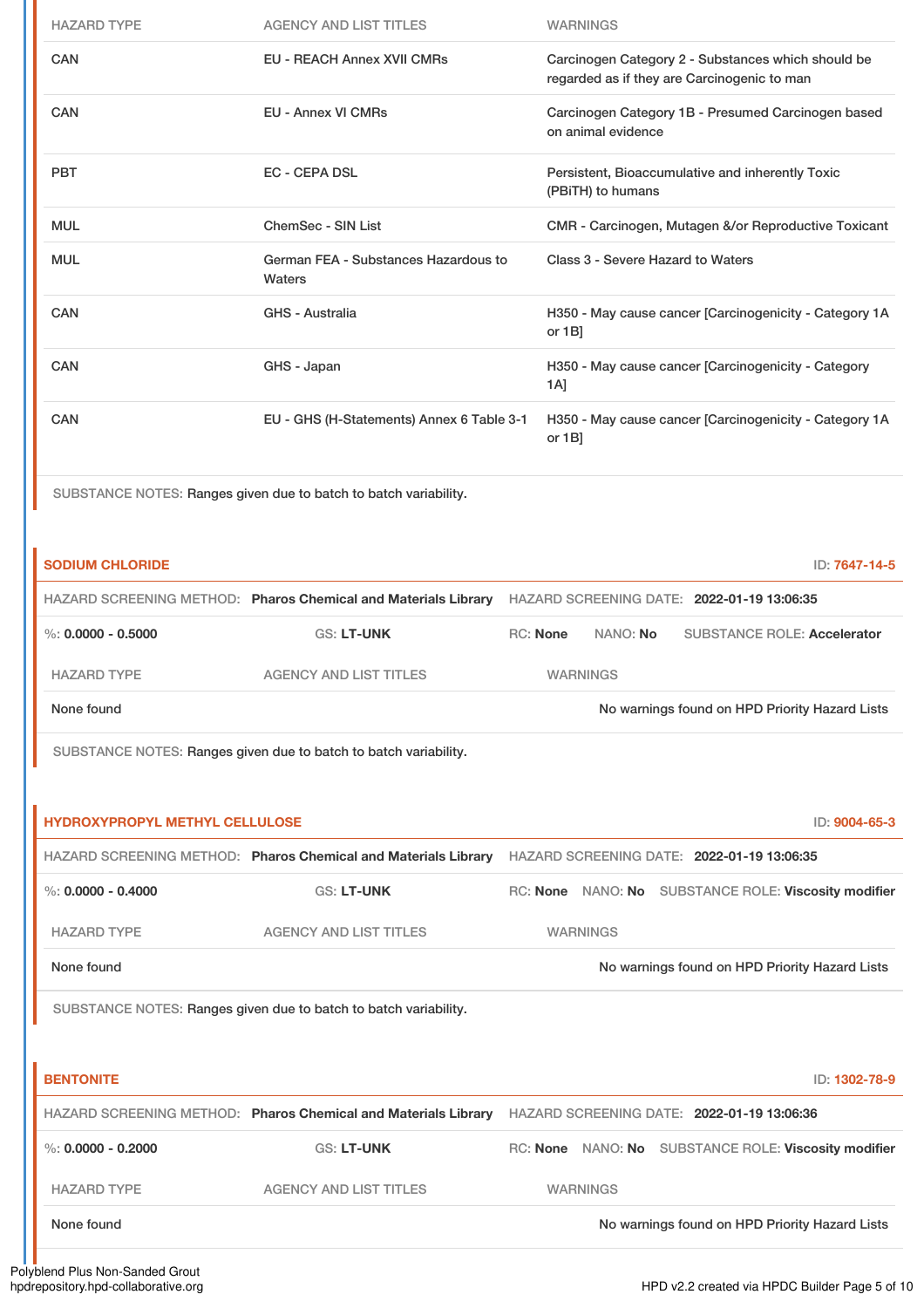SUBSTANCE NOTES: Ranges given due to batch to batch variability.

| <b>UNDISCLOSED</b>     |                                                                |          |                 | ID: Undisclosed                                |
|------------------------|----------------------------------------------------------------|----------|-----------------|------------------------------------------------|
|                        | HAZARD SCREENING METHOD: Pharos Chemical and Materials Library |          |                 | HAZARD SCREENING DATE: 2022-01-19 13:06:36     |
| $\%$ : 0.0000 - 1.0000 | <b>GS: LT-UNK</b>                                              | RC: None | NANO: No        | SUBSTANCE ROLE: Polymer species                |
| <b>HAZARD TYPE</b>     | <b>AGENCY AND LIST TITLES</b>                                  |          | <b>WARNINGS</b> |                                                |
| None found             |                                                                |          |                 | No warnings found on HPD Priority Hazard Lists |

SUBSTANCE NOTES: Ranges given due to batch to batch variability.

| <b>TITANIUM DIOXIDE</b> | $\times$ 13463-67-7<br>ID: |
|-------------------------|----------------------------|
|-------------------------|----------------------------|

|                      | HAZARD SCREENING METHOD: Pharos Chemical and Materials Library | HAZARD SCREENING DATE: 2022-01-19 13:06:37                                        |                 |                                      |                                                                                                         |
|----------------------|----------------------------------------------------------------|-----------------------------------------------------------------------------------|-----------------|--------------------------------------|---------------------------------------------------------------------------------------------------------|
| %: $0.0000 - 6.0000$ | $GS: LT-1$                                                     |                                                                                   | <b>RC:</b> None | NANO: No                             | <b>SUBSTANCE ROLE: Pigment</b>                                                                          |
| <b>HAZARD TYPE</b>   | <b>AGENCY AND LIST TITLES</b>                                  |                                                                                   | <b>WARNINGS</b> |                                      |                                                                                                         |
| CAN                  | <b>US CDC - Occupational Carcinogens</b>                       | Occupational Carcinogen                                                           |                 |                                      |                                                                                                         |
| CAN                  | CA EPA - Prop 65                                               | Carcinogen - specific to chemical form or exposure<br>route                       |                 |                                      |                                                                                                         |
| CAN                  | <b>IARC</b>                                                    | Group 2B - Possibly carcinogenic to humans - inhaled<br>from occupational sources |                 |                                      |                                                                                                         |
| CAN                  | <b>MAK</b>                                                     |                                                                                   |                 |                                      | Carcinogen Group 3A - Evidence of carcinogenic effects<br>but not sufficient to establish MAK/BAT value |
| <b>END</b>           | <b>TEDX</b> - Potential Endocrine Disruptors                   |                                                                                   |                 | <b>Potential Endocrine Disruptor</b> |                                                                                                         |
| CAN                  | <b>MAK</b>                                                     |                                                                                   |                 | low risk under MAK/BAT levels        | Carcinogen Group 4 - Non-genotoxic carcinogen with                                                      |
| CAN                  | EU - GHS (H-Statements) Annex 6 Table 3-1                      |                                                                                   | Category 2]     |                                      | H351 - Suspected of causing cancer [Carcinogenicity -                                                   |

SUBSTANCE NOTES: Ranges given due to batch to batch variability.

| <b>QUARTZ</b>        |                                                                |  | ID: 14808-60-7                                      |  |
|----------------------|----------------------------------------------------------------|--|-----------------------------------------------------|--|
|                      | HAZARD SCREENING METHOD: Pharos Chemical and Materials Library |  | HAZARD SCREENING DATE: 2022-01-19 13:06:37          |  |
| %: Impurity/Residual | $GS:$ BM-1                                                     |  | RC: None NANO: No SUBSTANCE ROLE: Impurity/Residual |  |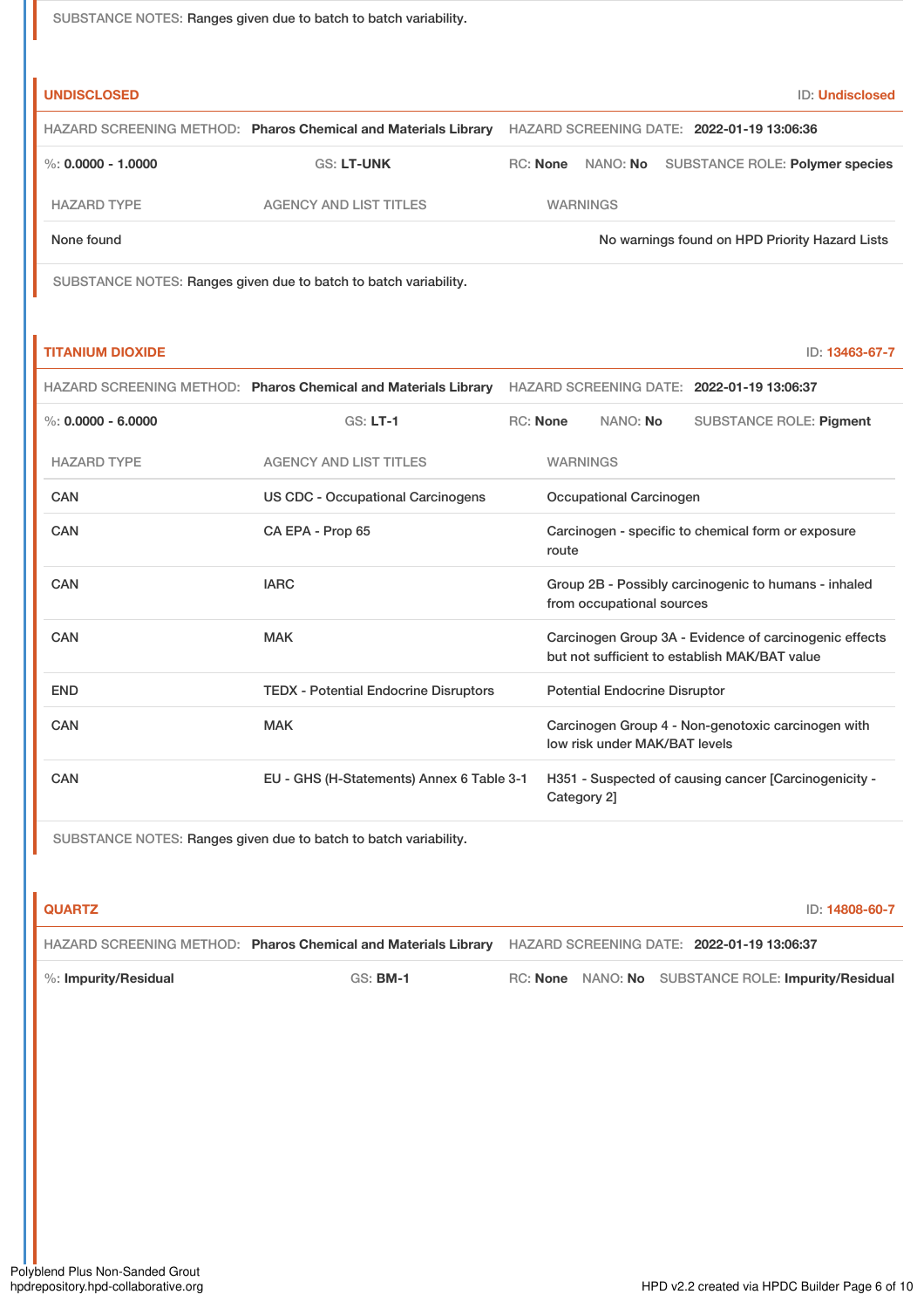| <b>HAZARD TYPE</b> | <b>AGENCY AND LIST TITLES</b>            | <b>WARNINGS</b>                                                                  |
|--------------------|------------------------------------------|----------------------------------------------------------------------------------|
| <b>CAN</b>         | <b>US CDC - Occupational Carcinogens</b> | Occupational Carcinogen                                                          |
| <b>CAN</b>         | CA EPA - Prop 65                         | Carcinogen - specific to chemical form or exposure<br>route                      |
| <b>CAN</b>         | US NIH - Report on Carcinogens           | Known to be Human Carcinogen (respirable size -<br>occupational setting)         |
| CAN                | <b>MAK</b>                               | Carcinogen Group 1 - Substances that cause cancer in<br>man                      |
| CAN                | <b>IARC</b>                              | Group 1 - Agent is carcinogenic to humans - inhaled<br>from occupational sources |
| <b>CAN</b>         | <b>IARC</b>                              | Group 1 - Agent is Carcinogenic to humans                                        |
| <b>CAN</b>         | GHS - New Zealand                        | 6.7A - Known or presumed human carcinogens                                       |
| CAN                | GHS - Japan                              | H350 - May cause cancer [Carcinogenicity - Category<br>1A]                       |
| <b>CAN</b>         | GHS - Australia                          | H350i - May cause cancer by inhalation [Carcinogenicity<br>- Category 1A or 1B]  |

SUBSTANCE NOTES: Ranges given due to batch to batch variability.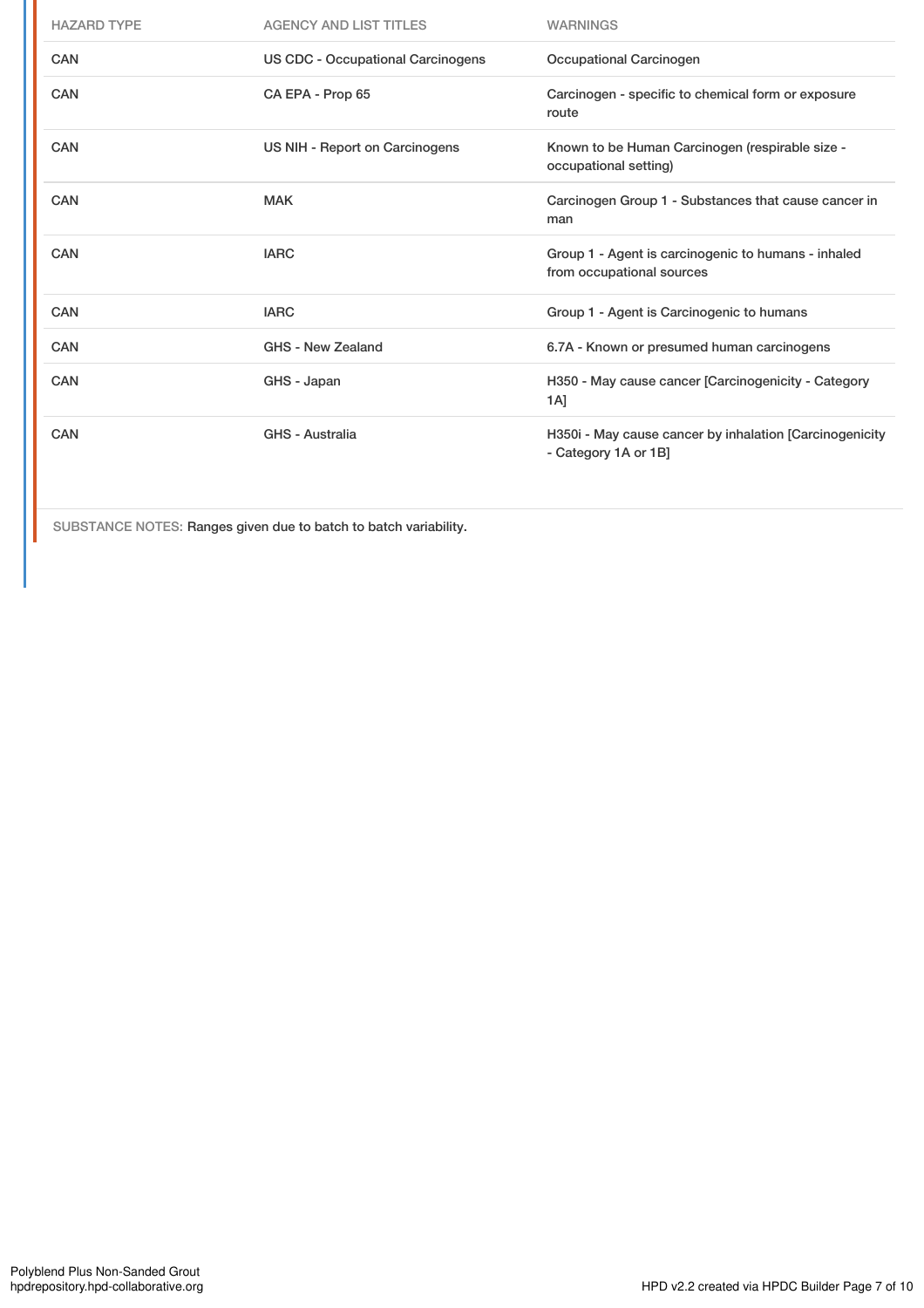This section lists applicable certification and standards compliance information for VOC emissions and VOC content. Other types of health or *environmental performance testing or certifications completed for the product may be provided.*

| <b>VOC EMISSIONS</b>                                                                                                                                                                                                           | <b>UL/GreenGuard Gold Certified</b> |                     |                                                   |  |  |  |
|--------------------------------------------------------------------------------------------------------------------------------------------------------------------------------------------------------------------------------|-------------------------------------|---------------------|---------------------------------------------------|--|--|--|
| <b>CERTIFYING PARTY: Third Party</b><br><b>APPLICABLE FACILITIES: ALL</b><br><b>CERTIFICATE URL:</b><br>https://www.custombuildingproducts.com/reference-<br>library/leed-certification/greenguard-gold-<br>certification.aspx | ISSUE DATE: 2020-06-<br>04          | <b>EXPIRY DATE:</b> | <b>CERTIFIER OR LAB: UL</b><br>Environment        |  |  |  |
| CERTIFICATION AND COMPLIANCE NOTES:                                                                                                                                                                                            |                                     |                     |                                                   |  |  |  |
| <b>VOC CONTENT</b>                                                                                                                                                                                                             | <b>VOC Content</b>                  |                     |                                                   |  |  |  |
| <b>CERTIFYING PARTY: Self-declared</b><br><b>APPLICABLE FACILITIES: ALL</b><br><b>CERTIFICATE URL:</b>                                                                                                                         | ISSUE DATE: 2020-09-<br>21          | <b>EXPIRY DATE:</b> | <b>CERTIFIER OR LAB: SELF-</b><br><b>DECLARED</b> |  |  |  |

CERTIFICATION AND COMPLIANCE NOTES:

### **Section 4: Accessories**

This section lists related products or materials that the manufacturer requires or recommends for installation (such as adhesives or fasteners), maintenance, cleaning, or operations. For information relating to the contents of these related products, refer to their applicable Health Product *Declarations, if available.*

No accessories are required for this product.

## **Section 5: General Notes**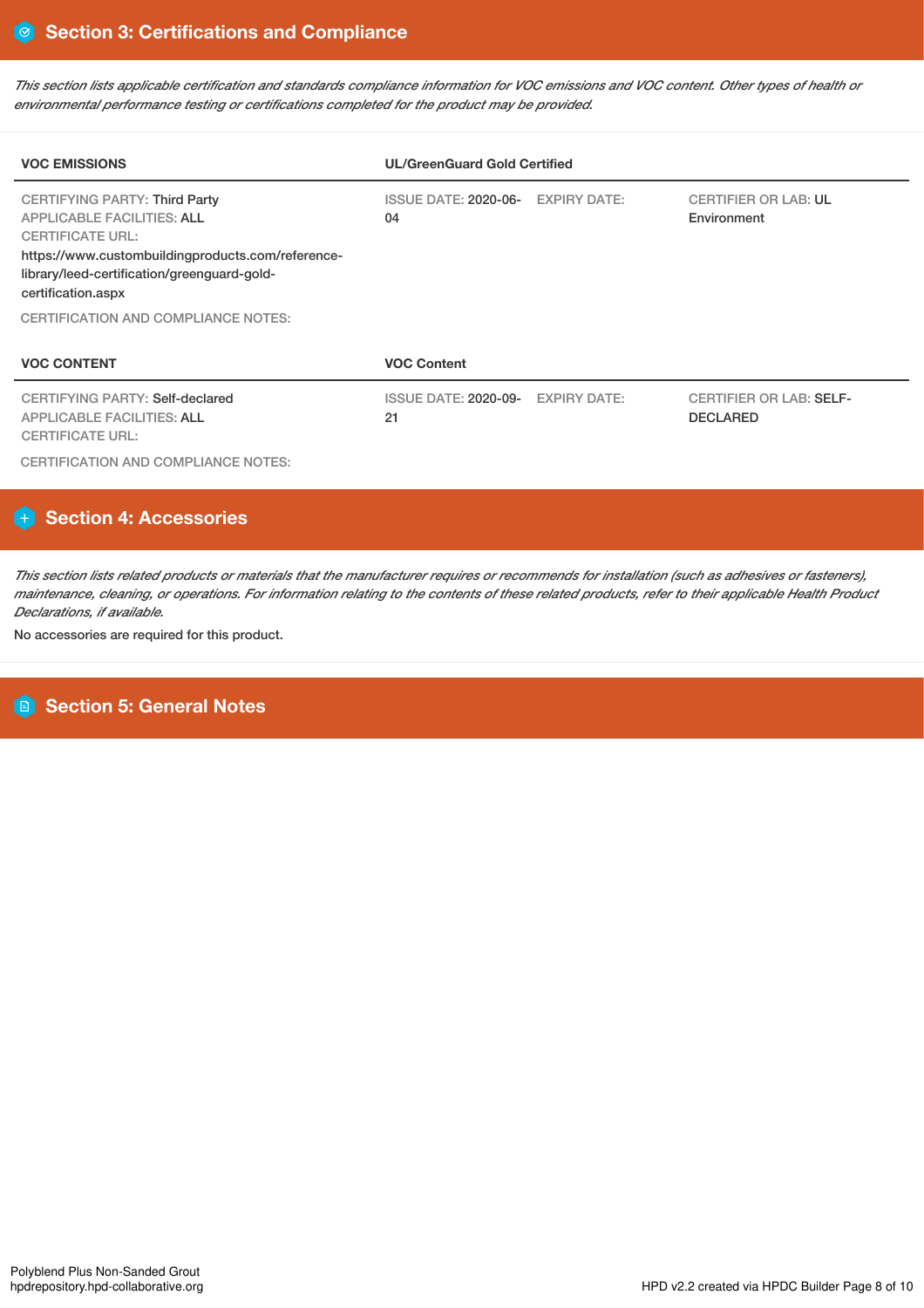### **MANUFACTURER INFORMATION**

MANUFACTURER: **Custom Building Products** ADDRESS: **10400 Pioneer Blvd Unit #3 Santa Fe Springs California 90670, United States WEBSITE: https://www.custombuildingproducts.com/products/grout-**

**materials/cement-grout/polyblend/polyblendplus-non-sandedgrout.aspx#**

CONTACT NAME: **Tim Kennedy** TITLE: **Compliance Manager** PHONE: **8002728786** EMAIL: **technicalservicedepartment@cbpmail.net**

The listed contact is responsible for the validity of this HPD and attests that it is accurate and complete to the best of his or her knowledge. **KEY**

#### **Hazard Types**

- **AQU** Aquatic toxicity **CAN** Cancer **DEV** Developmental toxicity **END** Endocrine activity **EYE** Eye irritation/corrosivity **GEN** Gene mutation **GLO** Global warming
- **LAN** Land toxicity **MAM** Mammalian/systemic/organ toxicity **MUL** Multiple **NEU** Neurotoxicity **NF** Not found on Priority Hazard Lists **OZO** Ozone depletion **PBT** Persistent, bioaccumulative, and toxic

**PHY** Physical hazard (flammable or reactive) **REP** Reproductive **RES** Respiratory sensitization **SKI** Skin sensitization/irritation/corrosivity **UNK** Unknown

**LT-1** List Translator 1 (Likely Benchmark-1) **LT-UNK** List Translator Benchmark Unknown (the chemical is present on at least one GreenScreen Specified List, but the information contained within the list did not result in a clear mapping to a LT-1 or LTP1 score.) **NoGS** No GreenScreen.

### **GreenScreen (GS) BM-4** Benchmark 4 (prefer-safer chemical)

**BM-3** Benchmark 3 (use but still opportunity for improvement) **BM-2** Benchmark 2 (use but search for safer substitutes) **BM-1** Benchmark 1 (avoid - chemical of high concern) **BM-U** Benchmark Unspecified (due to insufficient data) **LT-P1** List Translator Possible 1 (Possible Benchmark-1)

### **Recycled Types**

**PreC** Pre-consumer recycled content **PostC** Post-consumer recycled content **UNK** Inclusion of recycled content is unknown **None** Does not include recycled content

#### **Other Terms:**

**GHS SDS** Globally Harmonized System of Classification and Labeling of Chemicals Safety Data Sheet

### **Inventory Methods:**

**Nested Method / Material Threshold** Substances listed within each material per threshold indicated per material **Nested Method / Product Threshold** Substances listed within each material per threshold indicated per product **Basic Method / Product Threshold** Substances listed individually per threshold indicated per product

**Nano** Composed of nano scale particles or nanotechnology **Third Party Verified** Verification by independent certifier approved by HPDC **Preparer** Third party preparer, if not self-prepared by manufacturer **Applicable facilities** Manufacturing sites to which testing applies

The Health Product Declaration (HPD) Open Standard provides for the disclosure of product contents and potential associated human and environmental health hazards. Hazard associations are based on the HPD Priority Hazard Lists, the GreenScreen List Translator™, and when *available, full GreenScreen® assessments. The HPD Open Standard v2.1 is not:*

- *<sup>a</sup> method for the assessment of exposure or risk associated with product handling or use,*
- a method for assessing potential health impacts of: (i) substances used or created during the manufacturing process or (ii) substances created *after the product is delivered for end use.*

Information about life cycle, exposure and/or risk assessments performed on the product may be reported by the manufacturer in appropriate Notes *sections, and/or, where applicable, in the Certifications section.*

The HPD Open Standard was created and is supported by the Health Product Declaration Collaborative (the HPD Collaborative), a customer-led organization composed of stakeholders throughout the building industry that is committed to the continuous improvement of building products *through transparency, openness, and innovation throughout the product supply chain.*

The product manufacturer and any applicable independent verifier are solely responsible for the accuracy of statements and claims made in this Polyblend Plus Non-Sanded Grout<br>hpdrepository.hpd-collaborative.org